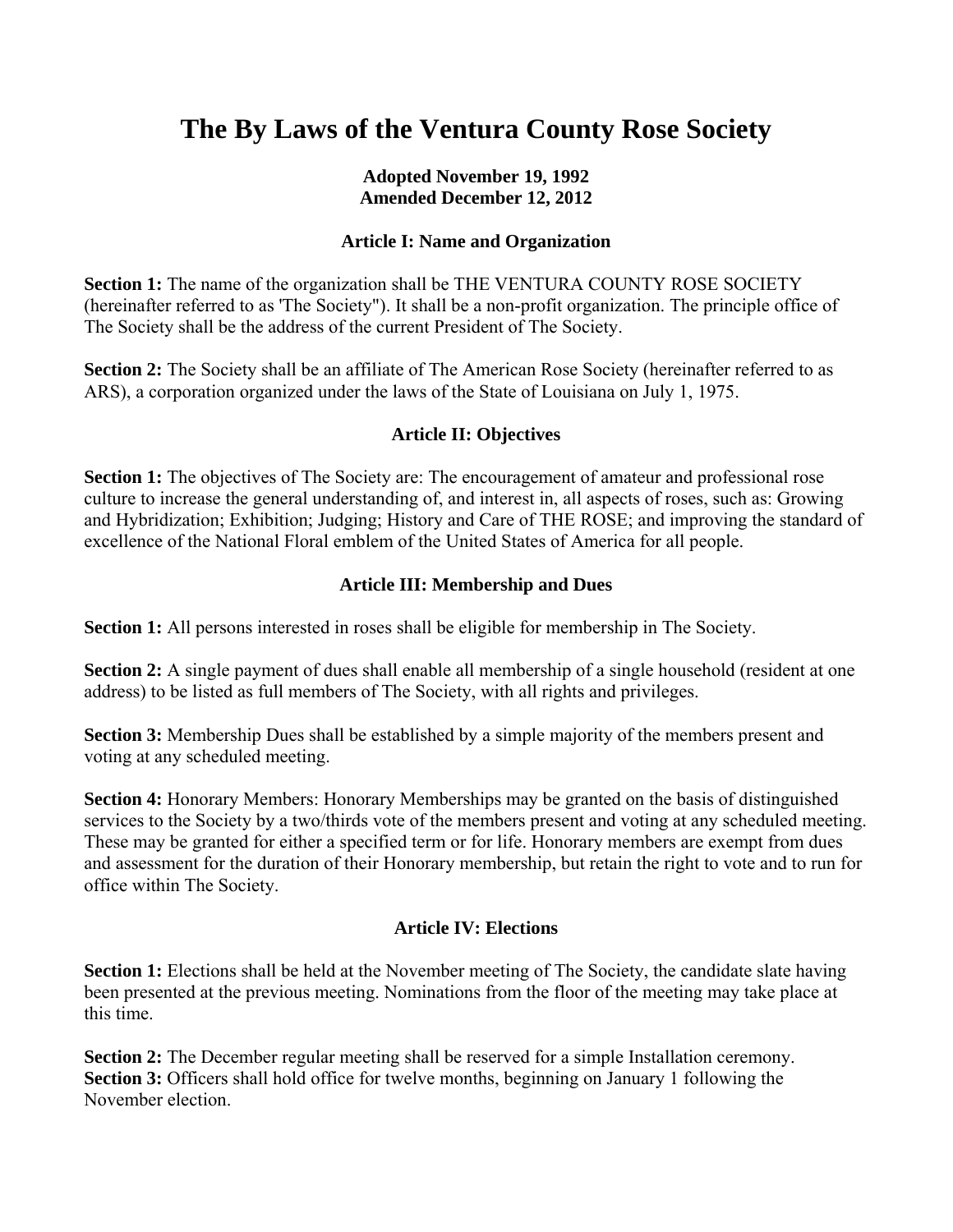**Section 4:** Voting shall be by voice vote except for any office in which there are two or more candidates; in the latter case, voting shall be by secret ballot and a simple majority will prevail.

**Section 5:** In the event of a mid-term vacancy of any office, the Board of Directors shall fill that vacancy for the remainder of the term of office through appointment.

## **Article V: Officers**

**Section 1:** President: The President shall preside at all meetings of The Society and of the Board of Directors. The President shall call meetings of the Board of Directors as indicated by these By-laws. The President shall be an ex-officio member of all committees with the exception of the Nominating Committee. The President shall appoint or re-appoint at the beginning of his or her term, with the consent of the Board of Directors, all standing Committee chairs or program directors, Editors, and all other operational or functional positions for terms that will end on the 31st of December of the ensuing calendar year, or upon replacement by the President and the Board of Directors.

**Section 2:** Vice-President: The Vice-President shall preside at all meetings of The Society and of the Board of Directors in the absence of the President.

**Section 3:** Secretary: The Secretary shall keep records of all meetings of The Society, and record all votes. The Secretary shall be responsible for Society correspondence, unless otherwise directed by these By-laws or the Board of Directors.

**Section 4:** The Treasurer: the Treasurer shall maintain records of all funds of The Society, paying all bills by check, and maintaining funds on deposit in a bank approved by the Board of Directors. The Treasurer shall prepare records for tax purposes as required. The Treasurer may not disburse funds except by authority of the membership, the Board of Directors, or as prescribed by the By-Laws or Standing Rules of The Society. The Treasurer shall report monthly on the financial status of The Society, and shall make financial records available to the membership at meetings. At the end of each calendar year, the Treasurer shall present the financial records of The Society for audit.

# **Article VI: The Board of Directors**

**Section 1:** Composition: the Board of Directors shall consist of the following: The President, the Vice-President, The Secretary, The Treasurer, Four Board Members at Large, and the Immediate Past President. Should the Immediate Past President be unavailable for any reason to serve as a Board Member at Large, one additional Board Members shall be elected to serve as an additional Board Member at Large, or appointed by the Board of Directors to fill a vacancy.

**Section 2:** the Board of Directors shall meet as called by the President, or in the absence of the President, the Vice-President. The President shall call a meeting of the Board of Directors upon the request of five of the members of the Board. Notice of Board meetings must normally be given at least two weeks in advance through telephone, e-mail, or the regular mail processes.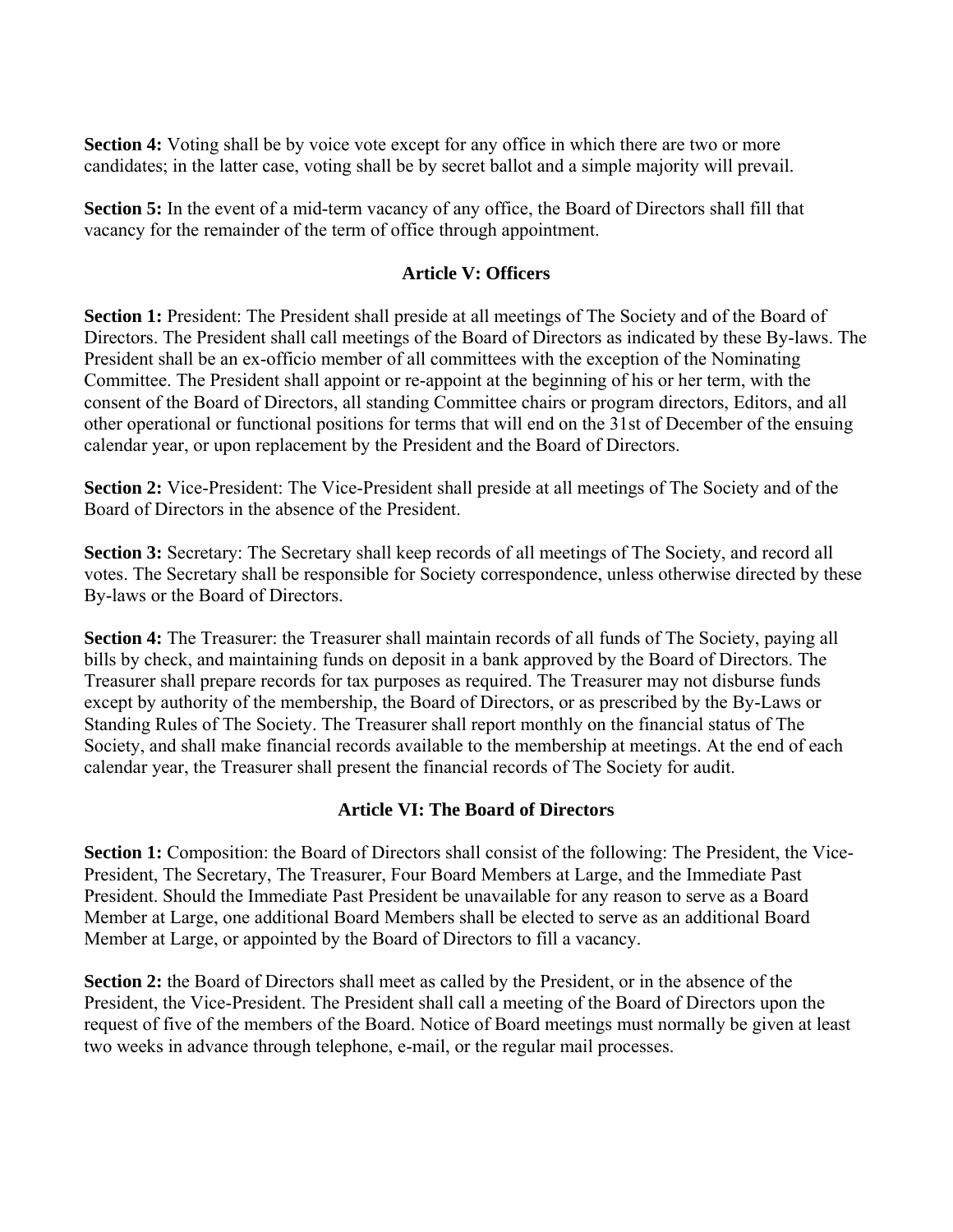**Section 3:** The Board of Directors shall have the power to transact business in a manner beneficial to the efficient administration of the purposes of The Society. These powers include, but are not limited to, adopting the annual budget for presentation at the February regular membership meeting, adopting rules and regulations for the governance of The Society, and general supervisory duties over committees and directorships.

**Section 4:** the Board of Directors may create committees for the performance of specific or general functions. The creation of such committees must be accompanied by a specification of the accountability of those committees (to the Board, to the President, to the general membership).

**Section 5:** In order to facilitate efficient communication between and among Members of the Board as well as the General membership, the officially approved minutes of the Board of Directors meetings shall be published on the Ventura Country Rose Society website. It shall be the policy of Board of Directors to distribute copies of the minutes to Committee Chairs and Program Directors as well as to any other person affected by the decision or discussions of the Board of Directors. Such distributions or publications shall not include items under Board consideration or discussion if the subjects include personnel matters or items of potential litigation.

# **Article VII: Meetings**

**Section 1:** Membership meetings: Regular membership meetings shall be held monthly with the exception of the months of July and August at a location within the borders of Ventura County.

**Section 2:** Board of Directors meetings shall take place at least quarterly.

a. Board of Directors meetings may be conducted via the Internet or other telecommunication applications.

(1). Such meetings shall count as one of the quarterly meetings required by these Bylaws as evidenced by either an official set of minutes prepared by the Secretary or by a listed vote on the application.

(2). For online voting by the Board of Directors, five affirmative votes of Board members are necessary in order to approve a motion or resolution. (adopted September 28, 2009)

## **Article VIII: Quorums**

A quorum is the minimal number of members necessary in order to conduct lawfully the business of The Society.

**Section 1:** Membership meetings: A quorum shall consist of a gathering of at least 25 members in good standing present at a regular membership meeting.

Section 2: Board of Directors: A quorum shall consist of at least five members of the Board of **Directors**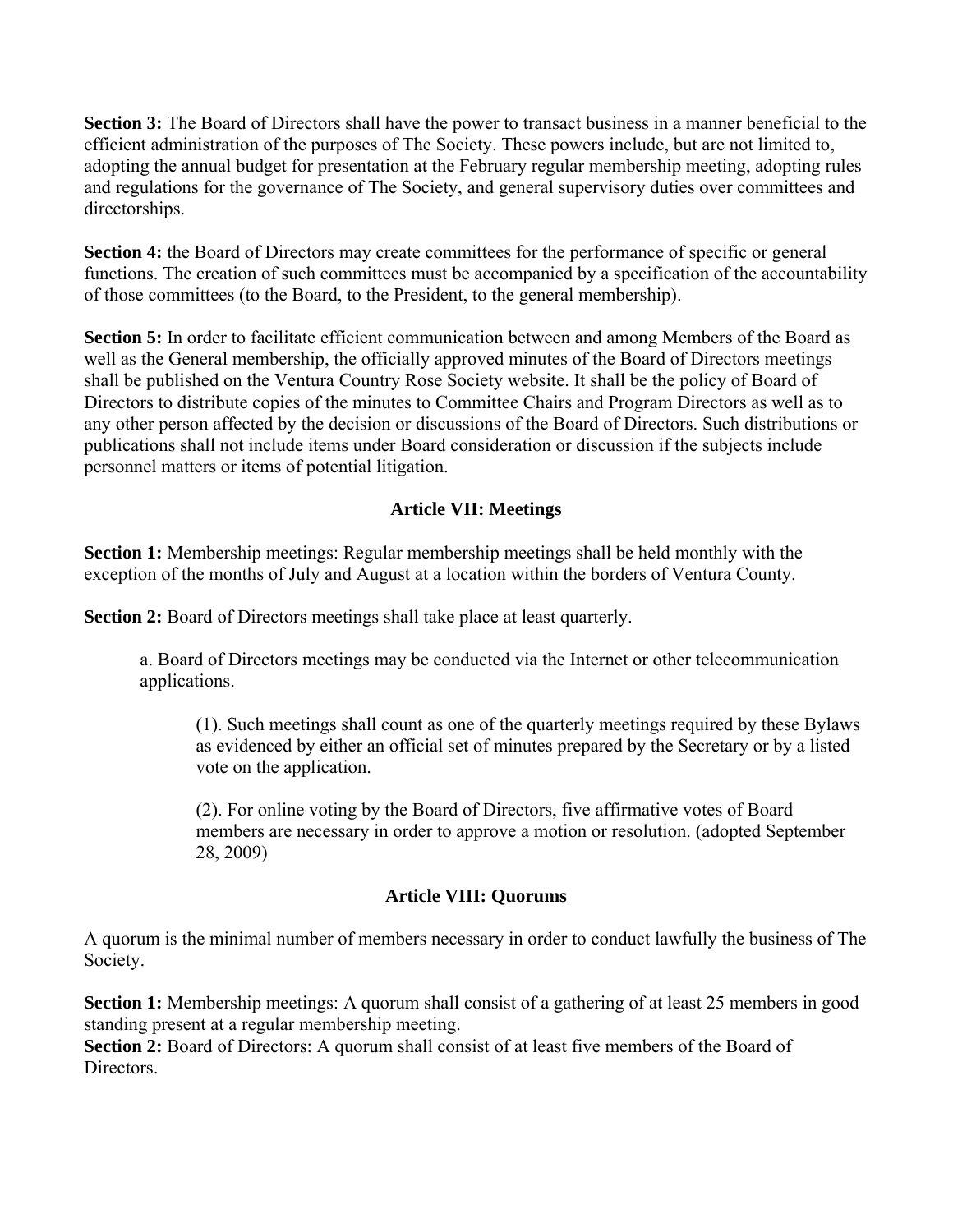## **Article IX: Publications**

**Section 1:** Monthly Publication: A monthly Newsletter of an informative and educative nature shall be produced and distributed to all members in good standing. The Editor of this publication shall be appointed or re-appointed by the President annually with the consent of the Board of Directors. Regular expenses for this publication (paper, printing, artwork, postage, et al.) shall be submitted to the Treasurer with appropriate receipts, for reimbursement.

**Section 2:** Other informative and educative publications may include such services as an official Website or Listserve. The directors of officials of such services shall be appointed or re-appointed annually by the President with the consent of the Board of Directors.

**Section 3:** All official publications shall reflect the official policies and opinions of the Ventura Country Rose Society where such policies and opinions exist.

## **Article X: Committees**

**Section 1:** Nominating Committee: A Nominating Committee of three (3) Society members shall be announced at the September regular meeting. A Chairperson for this Committee shall be appointed by the President from the membership of the Board of Directors; the other two members shall be selected from the General Membership of the Society by the Nominating Committee Chairperson. This Committee shall prepare a slate of Candidates for office for the ensuing calendar year; this slate shall be presented to the Membership at the October Meeting, and published in The Society Newsletter at least thirty (30 days) before the November Election meeting. Members of the Nominating Committee are eligible for election to office.

**Section 2:** Audit Committee: An audit Committee shall be appointed by the President and shall meet with the Treasurer to review the financial transactions conducted by The Society throughout the past year. This Audit Committee shall report to the General membership its findings and conclusions no later than the date of the regular membership March meeting.

**Section 3:** Other Committees: Other committees or Program directorships may include Hospitality, Membership, Publicity, Sunshine, Rose Show Chair, or any other functional or operational position. The scope of the authority and duties of these committees will be specified in the Standing Rules or in the creation of these committees by the Board of Directors.

**Section 4:** Programs Chairperson: A chairperson of Programs shall be appointed by the President. The Chairperson of Programs shall be responsible for scheduling meeting night programs. (A budget for this purpose shall be established yearly, as part of the overall annual Society budget.) The Chairperson of programs shall, in a timely fashion, notify the President, Board of Directors, and newsletter Editor of schedule changes and additions.

**Section 5:** Committee Chairs and Program Directors may be accorded ex officio status as non-voting members of the Board of Directors and are encouraged to attend Board meetings whenever their area of expertise or competence is under consideration or discussion.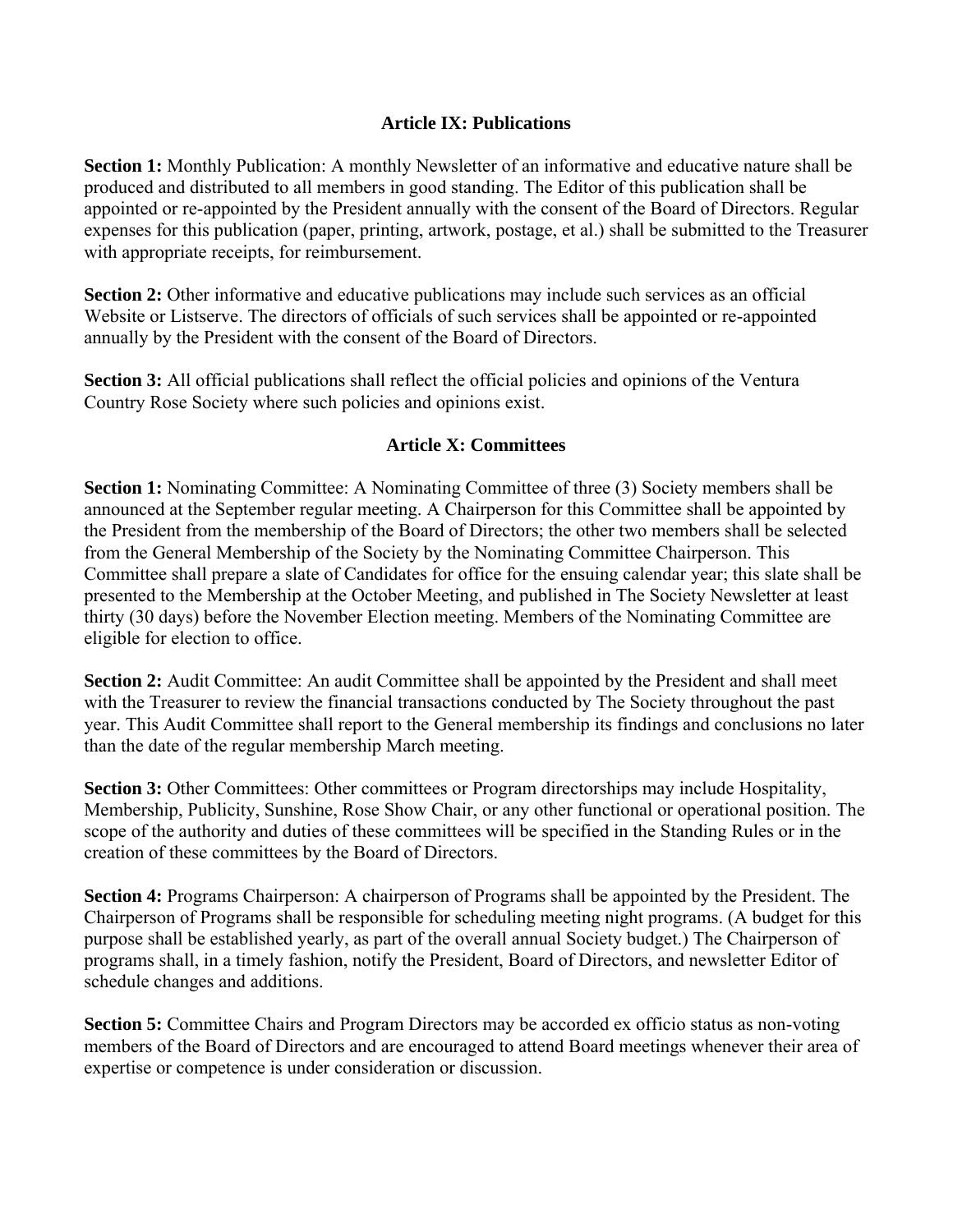## **Article XI: Conduct of Meetings**

**Section 1:** "Robert's Rules of Order, Revised" shall govern the conduct of meetings of The Society in all cases to which they are applicable, and in which they are not inconsistent with the By-Laws of The Society and ARS.

## **Article XII: Funds and Assets**

**Section 1:** The Funds and assets of The Society are the property of the Ventura County Rose Society, a corporation qualified as a non-profit charitable organization under Section 501© of the Internal Revenue Code, and are subject to administration as provided for in these By-Laws.

**Section 2:** Funds of The Society shall be expended only upon approval of the Board of Directors or at the direction of a majority of the Membership present and voting at a regular Membership meeting with the exception of operating expenses associated with The Society and its established committees and Standing Rules.

## **Article XIII: Amendment to By-Laws and Standing Rules**

**Section 1:** By-Laws: These By-laws may be amended or repealed by the affirmative vote of two-thirds vote of those present and voting at a regularly membership meeting.

**Section 2:** Standing Rules: Standing Rules of The Society may be adopted, altered, or abolished by a simple majority vote of the members present and voting at a regular membership meeting.

#### **Article XIV: Dissolution**

**Section 1:** Upon the dissolution of The Society, its assets remaining after payment of all debts and liabilities, shall be distributed to a non-profit fund, foundation, or corporation which organized and operated exclusively for a purpose consistent with the purposes of the Ventura County Rose Society and which has established a tax exempt status under Section 501 ©(3) of the Internal Revenue Code.

**Section 2:** The particular recipient of The Society funds after dissolution shall be determined by the Board of Directors in a standing rule. This rule shall be reviewed every five years.

#### **Standing Rules**

- 1. **Dues:** Membership dues for The Society shall be due and payable at the time of the December meeting of the Society. Dues unpaid 90 days after that date shall be considered delinquent, and shall result in the loss of membership privileges. New members joining the society on or after October 1st shall be deemed to be fully paid through the end of the following calendar year. (as amended 19 Dec 02)
- *2.* **Speaker Fees:** Officers of The Society are empowered to pay Speaker's fees. These fees are not to exceed \$100.00 unless specifically authorized by a majority vote of the Board of Directors.